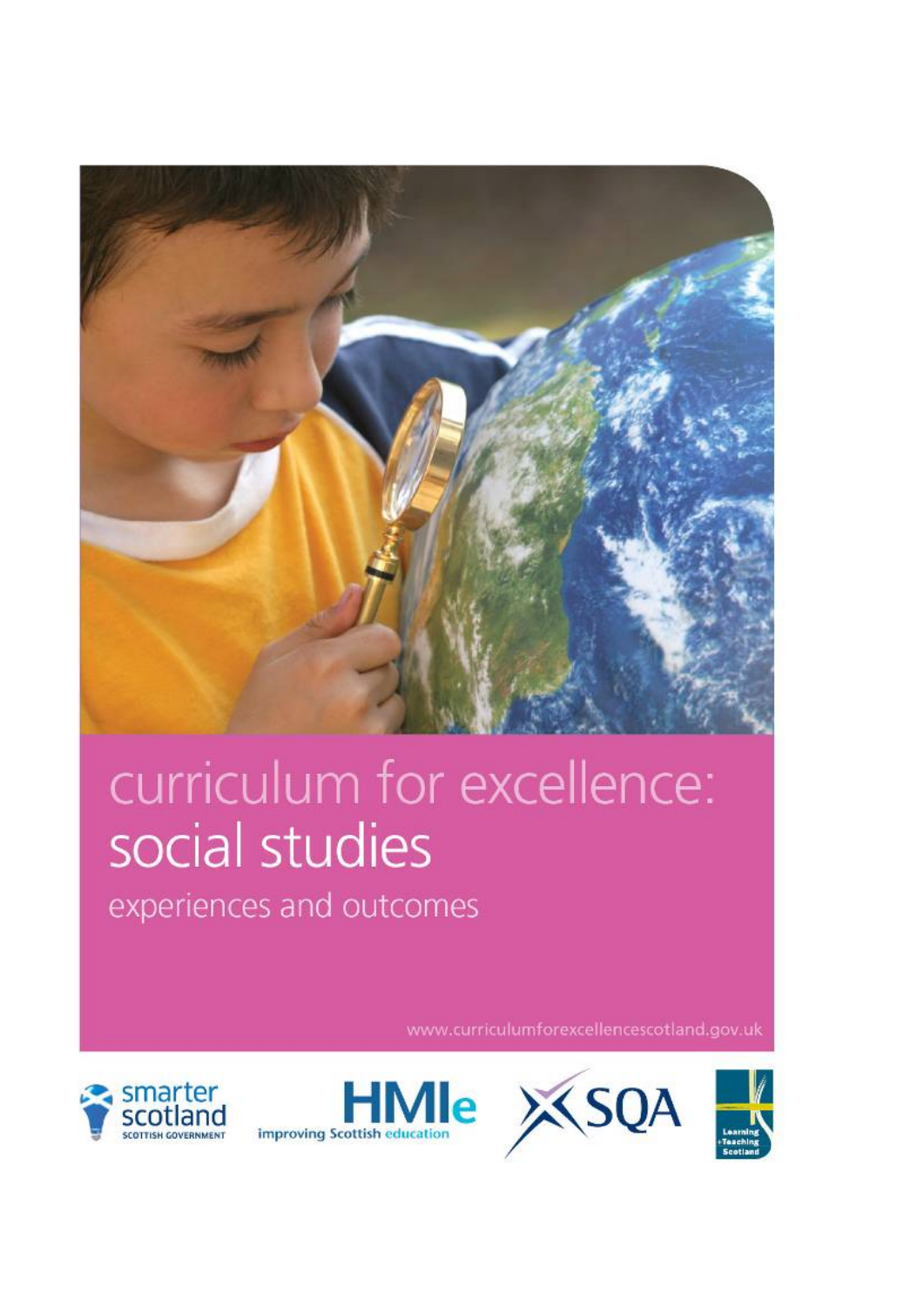# **Social studies Experiences and outcomes**

#### **Learning in the social studies will enable me to:**

- develop my understanding of the history, heritage and culture of Scotland, and an appreciation of my local and national heritage within the world
- broaden my understanding of the world by learning about human activities and achievements in the past and present
- develop my understanding of my own values, beliefs and cultures and those of others
- develop my understanding of the principles of democracy and citizenship through experience of critical and independent thinking
- explore and evaluate different types of sources and evidence
- learn how to locate, explore and link periods, people and events in time and place
- learn how to locate, explore and link features and places locally and further afield
- engage in activities which encourage enterprising attitudes
- develop an understanding of concepts that stimulate enterprise and influence business
- establish firm foundations for lifelong learning and for further specialised study and careers.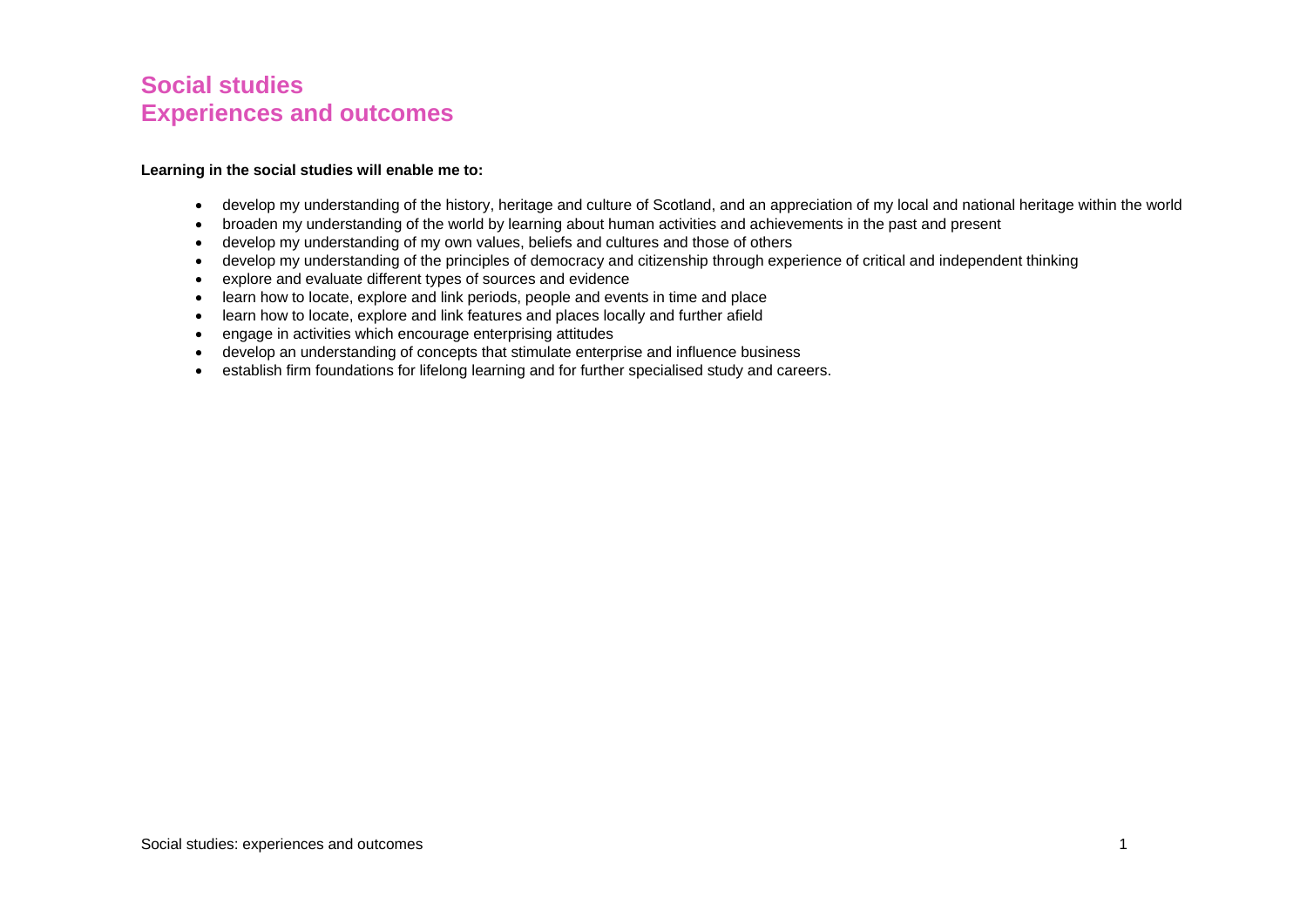| People, past events and societies                                                                                                                                           |                                                                                                                                                                                                        |                                                                                                                                                                                                     |                                                                                                                                                                                                                                  |                                                                                                                                                                                                                                                        |
|-----------------------------------------------------------------------------------------------------------------------------------------------------------------------------|--------------------------------------------------------------------------------------------------------------------------------------------------------------------------------------------------------|-----------------------------------------------------------------------------------------------------------------------------------------------------------------------------------------------------|----------------------------------------------------------------------------------------------------------------------------------------------------------------------------------------------------------------------------------|--------------------------------------------------------------------------------------------------------------------------------------------------------------------------------------------------------------------------------------------------------|
| <b>Early</b>                                                                                                                                                                | <b>First</b>                                                                                                                                                                                           | <b>Second</b>                                                                                                                                                                                       | <b>Third</b>                                                                                                                                                                                                                     | <b>Fourth</b>                                                                                                                                                                                                                                          |
| I am aware that different<br>types of evidence can help<br>me to find out about the past.<br><b>SOC 0-01a</b><br>【车】                                                        | I understand that evidence<br>varies in the extent to which<br>it can be trusted and can use<br>this in learning about the<br>past.<br><b>SOC 1-01a</b><br>$\left  \mathbf{f} \right $                 | I can use primary and<br>secondary sources<br>selectively to research<br>events in the past.<br><b>SOC 2-01a</b><br>$\blacktriangle$                                                                | I can use my knowledge of a<br>historical period to interpret<br>the evidence and present an<br>informed view.<br>$\boxed{\text{A}}$ $\boxed{\text{A}}$<br>SOC 3-01a                                                             | I can evaluate conflicting<br>sources of evidence to<br>sustain a line of argument.<br>▲ ▲<br>SOC 4-01a                                                                                                                                                |
| I can make a personal link to<br>the past by exploring items or<br>images connected with<br>important individuals or<br>special events in my life.<br>牟<br><b>SOC 0-02a</b> | By exploring places,<br>investigating artefacts and<br>locating them in time, I have<br>developed an awareness of<br>the ways we remember and<br>preserve Scotland's history.<br><b>SOC 1-02a</b><br>丰 | I can interpret historical<br>evidence from a range of<br>periods to help to build a<br>picture of Scotland's heritage<br>and my sense of chronology.<br>$\boxed{\textbf{f}$<br><b>SOC 2-02a</b>    | I can make links between my<br>current and previous studies,<br>and show my understanding<br>of how people and events<br>have contributed to the<br>development of the Scottish<br>nation.<br><b> A  </b> ≱ <br><b>SOC 3-02a</b> | I have developed a sense of<br>my heritage and identity as a<br>British, European or global<br>citizen and can present<br>arguments about the<br>importance of respecting the<br>heritage and identity of<br>others.<br><b>AIA</b><br><b>SOC 4-02a</b> |
|                                                                                                                                                                             | I can use evidence to<br>recreate the story of a place<br>or individual of local historical<br>interest.<br><b>SOC 1-03a</b><br>$\left  \mathbf{f} \right $                                            | I can investigate a Scottish<br>historical theme to discover<br>how past events or the<br>actions of individuals or<br>groups have shaped Scottish<br>society.<br><b>SOC 2-03a</b><br>$\frac{1}{2}$ | I can explain why a group of<br>people from beyond Scotland<br>settled here in the past and<br>discuss the impact they have<br>had on the life and culture of<br>Scotland.<br>⋔│∤<br><b>SOC 3-03a</b>                            |                                                                                                                                                                                                                                                        |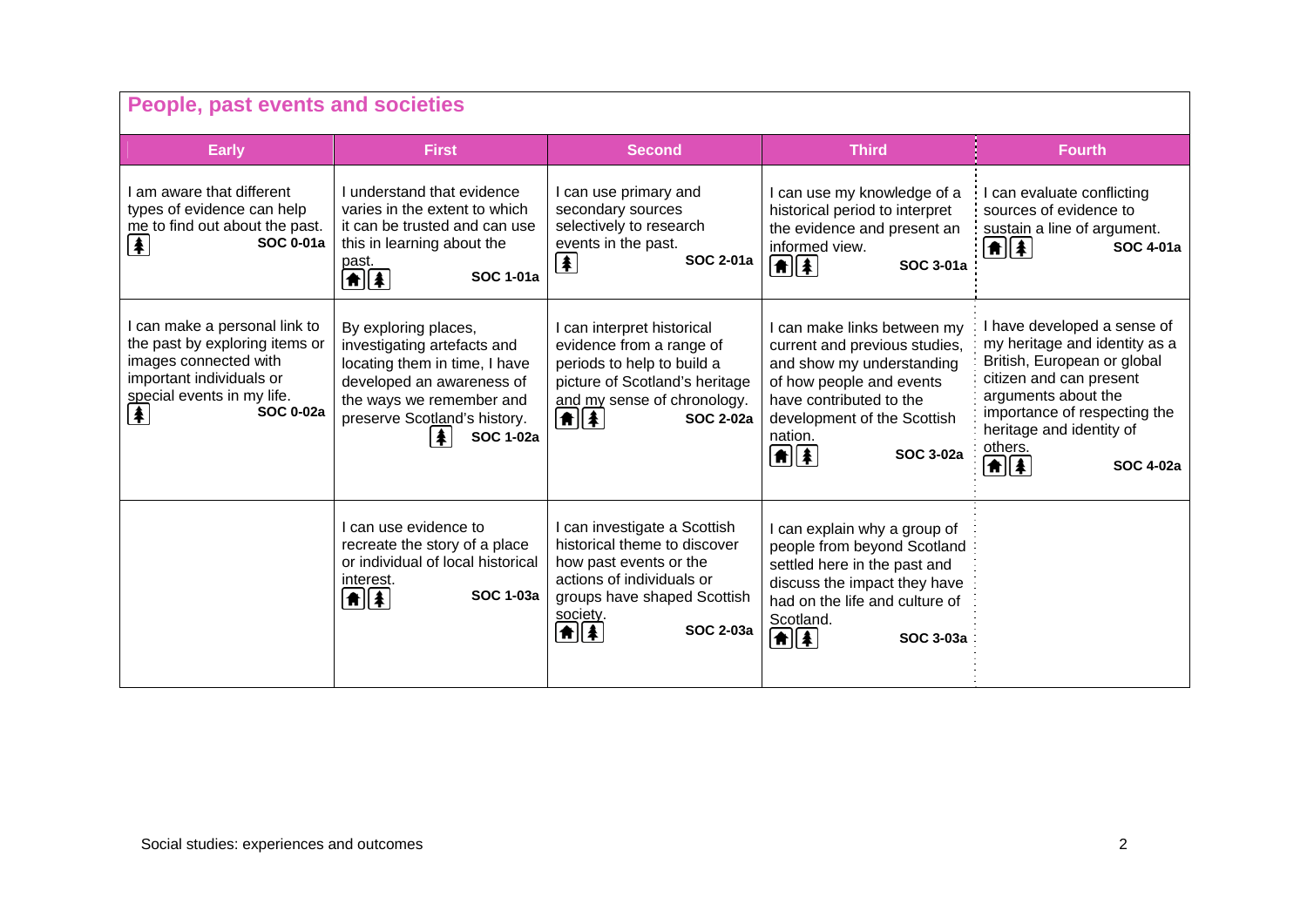| People, past events and societies (continued)                                                                                                                                                      |                                                                                                                                                                                                                             |                                                                                                                                                                                                 |                                                                                                                                                                                                                                                   |                                                                                                                                                                                                                                                                                                                                                                                                                                                                                                                                                                                                                                                                                 |  |
|----------------------------------------------------------------------------------------------------------------------------------------------------------------------------------------------------|-----------------------------------------------------------------------------------------------------------------------------------------------------------------------------------------------------------------------------|-------------------------------------------------------------------------------------------------------------------------------------------------------------------------------------------------|---------------------------------------------------------------------------------------------------------------------------------------------------------------------------------------------------------------------------------------------------|---------------------------------------------------------------------------------------------------------------------------------------------------------------------------------------------------------------------------------------------------------------------------------------------------------------------------------------------------------------------------------------------------------------------------------------------------------------------------------------------------------------------------------------------------------------------------------------------------------------------------------------------------------------------------------|--|
| <b>Early</b>                                                                                                                                                                                       | <b>First</b>                                                                                                                                                                                                                | <b>Second</b>                                                                                                                                                                                   | <b>Third</b>                                                                                                                                                                                                                                      | <b>Fourth</b>                                                                                                                                                                                                                                                                                                                                                                                                                                                                                                                                                                                                                                                                   |  |
| I have explored how people<br>lived in the past and have<br>used imaginative play to<br>show how their lives were<br>different from my own and<br>the people around me.<br><b>SOC 0-04a</b><br>  4 | I can compare aspects of<br>people's daily lives in the<br>past with my own by using<br>historical evidence or the<br>experience of recreating an<br>historical setting.<br><b>SOC 1-04a</b><br>$\left  \mathbf{f} \right $ | I can compare and contrast a<br>society in the past with my<br>own and contribute to a<br>discussion of the similarities<br>and differences.<br><b>SOC 2-04a</b><br>$\left  \mathbf{f} \right $ | can explain the similarities<br>and differences between the<br>lifestyles, values and<br>attitudes of people in the past<br>by comparing Scotland with a<br>society in Europe or<br>elsewhere.<br><b>SOC 3-04a</b><br>$\left  \mathbf{f} \right $ | By studying groups in past<br>societies who experienced<br>inequality, I can explain the<br>reasons for the inequality<br>and evaluate how groups or<br>individuals addressed it.<br>11 1<br>SOC 4-04a<br>can describe the main<br>features of conflicting world<br>belief systems in the past<br>and can present informed<br>views on the consequences<br>of such conflict for societies<br>then and since.<br><b>★   ↑</b><br><b>SOC 4-04b</b><br>can make reasoned<br>judgements about how the<br>exercise of power affects the<br>rights and responsibilities of<br>citizens by comparing a more<br>democratic and a less<br>democratic society.<br>★∥≸<br><b>SOC 4-04c</b> |  |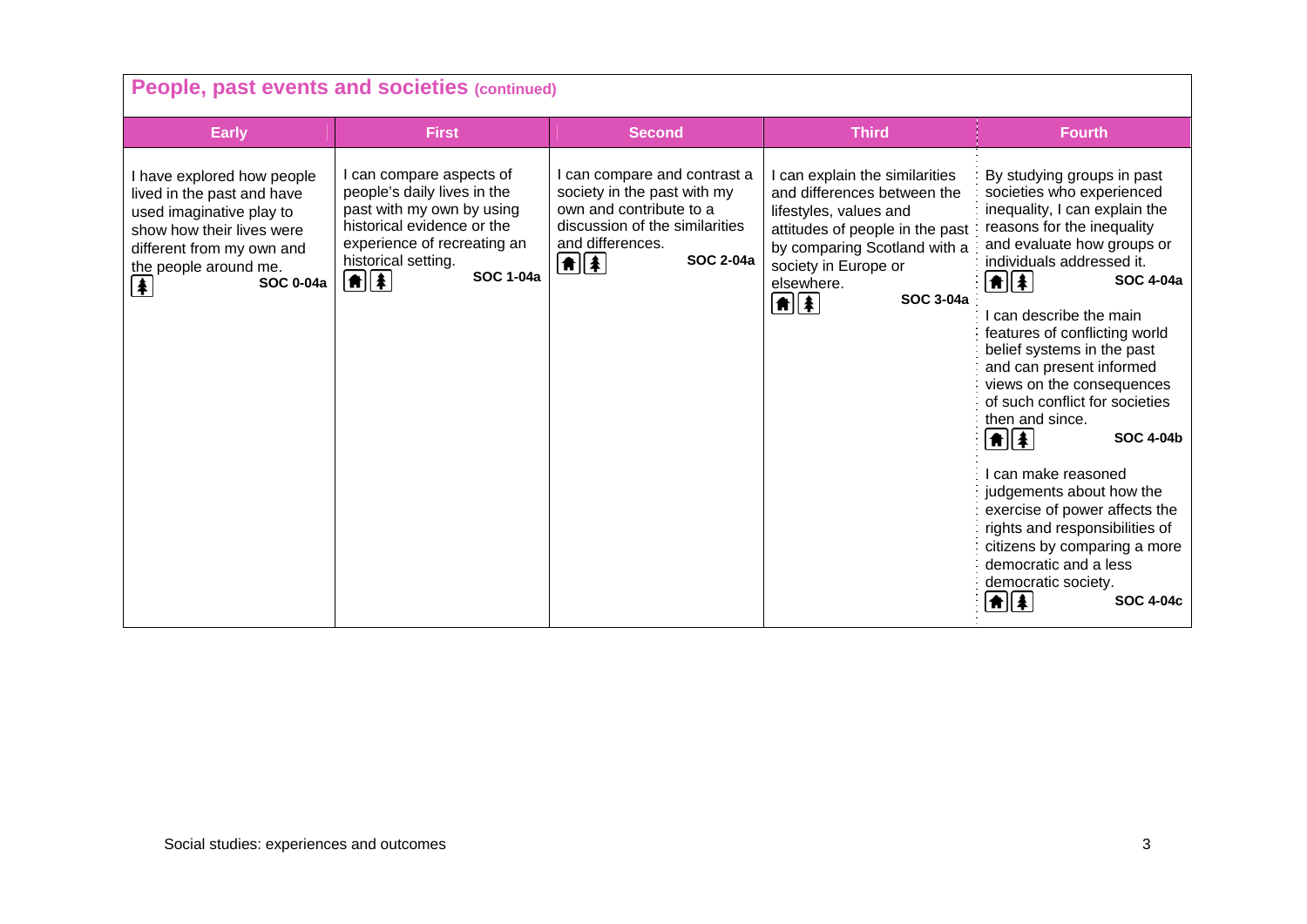| People, past events and societies (continued) |              |               |                                                                                                                                                                                                  |                                                                                                                                                                                                                                                                                                                                                                                                                                                                                                         |
|-----------------------------------------------|--------------|---------------|--------------------------------------------------------------------------------------------------------------------------------------------------------------------------------------------------|---------------------------------------------------------------------------------------------------------------------------------------------------------------------------------------------------------------------------------------------------------------------------------------------------------------------------------------------------------------------------------------------------------------------------------------------------------------------------------------------------------|
| <b>Early</b>                                  | <b>First</b> | <b>Second</b> | <b>Third</b>                                                                                                                                                                                     | <b>Fourth</b>                                                                                                                                                                                                                                                                                                                                                                                                                                                                                           |
|                                               |              |               | can describe the factors<br>contributing to a major social,<br>political or economic change<br>in the past and can assess<br>the impact on people's lives.<br>$\boxed{\textbf{f}}$<br>SOC 3-05a: | can present supported<br>conclusions about the social,<br>political and economic<br>impacts of a technological<br>change in the past.<br><b>SOC 4-05a</b><br>$\frac{1}{2}$<br>can evaluate the changes<br>which have taken place in an<br>industry in Scotland's past<br>and can debate their impact.<br><b>SOC 4-05b</b><br>$\left  \mathbf{f} \right $<br>I have investigated a<br>meeting of cultures in the<br>past and can analyse the<br>impact on the societies<br>involved.<br><b>SOC 4-05c</b> |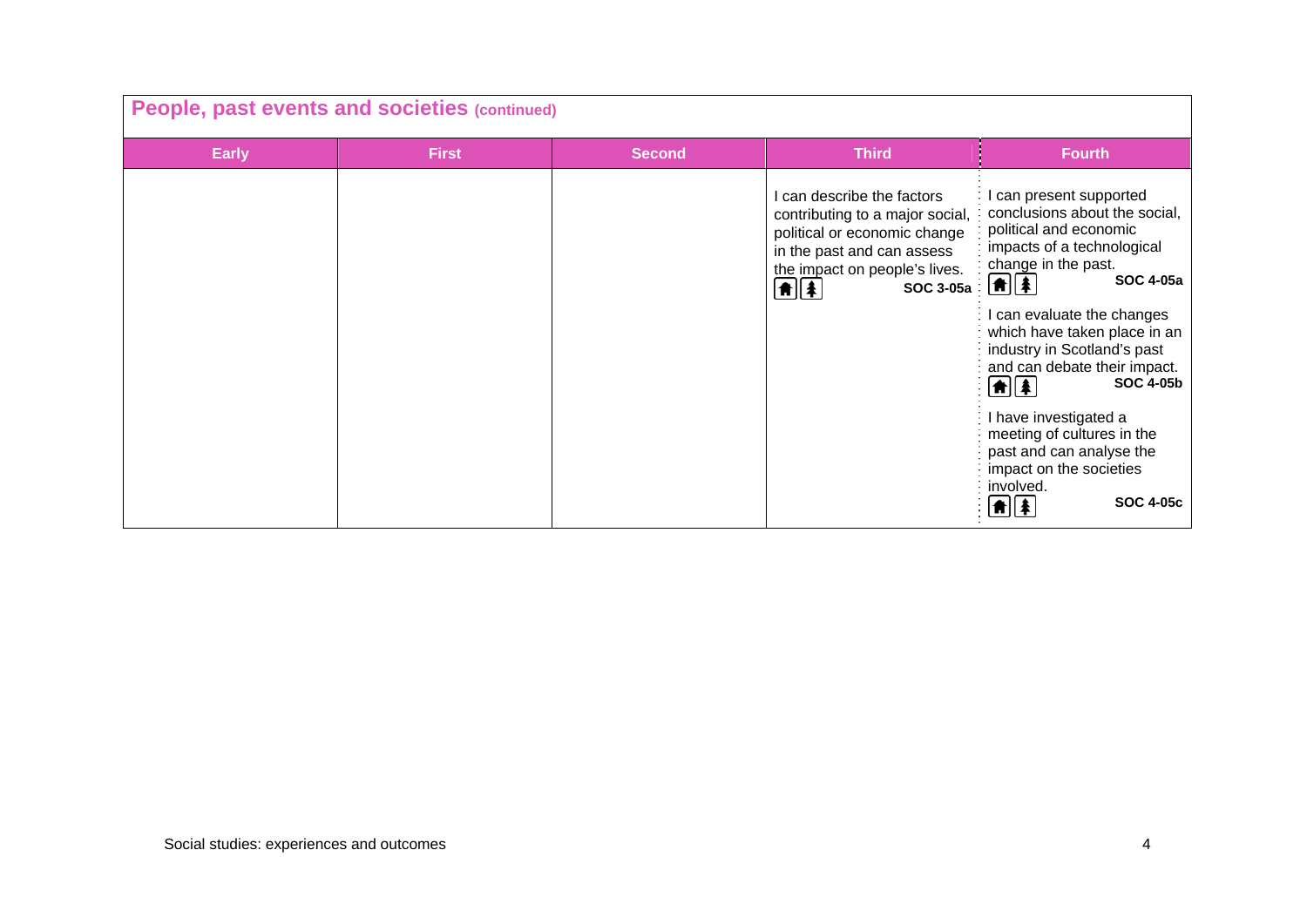| People, past events and societies (continued) |                                                                                                                                                                                                            |                                                                                                                                                                                              |                                                                                                                                                                                                                             |                                                                                                                                                                                                                        |
|-----------------------------------------------|------------------------------------------------------------------------------------------------------------------------------------------------------------------------------------------------------------|----------------------------------------------------------------------------------------------------------------------------------------------------------------------------------------------|-----------------------------------------------------------------------------------------------------------------------------------------------------------------------------------------------------------------------------|------------------------------------------------------------------------------------------------------------------------------------------------------------------------------------------------------------------------|
| <b>Early</b>                                  | <b>First</b>                                                                                                                                                                                               | <b>Second</b>                                                                                                                                                                                | <b>Third</b>                                                                                                                                                                                                                | <b>Fourth</b>                                                                                                                                                                                                          |
|                                               | Having selected a significant<br>individual from the past, I can<br>contribute to a discussion on<br>the influence of their actions,<br>then and since.<br><b>SOC 1-06a</b><br>$\left  \mathbf{f} \right $ | I can discuss why people and<br>events from a particular time<br>in the past were important,<br>placing them within a<br>historical sequence.<br><b>SOC 2-06a</b><br>$\frac{1}{\frac{1}{2}}$ | I can discuss the motives of<br>those involved in a significant<br>turning point in the past and<br>assess the consequences it<br>had then and since.<br><b>SOC 3-06a</b><br>$\boxed{\textbf{f}}$ $\boxed{\textbf{f}}$      | Having critically analysed a<br>significant historical event, I<br>can assess the relative<br>importance of factors<br>contributing to the event.<br><b>SOC 4-06a</b><br>$  \hat{\mathbf{f}}  $                        |
|                                               |                                                                                                                                                                                                            |                                                                                                                                                                                              | Through researching, I can<br>identify possible causes of a<br>past conflict and report on<br>the impact it has had on the<br>lives of people at that time.<br><b>SOC 3-06b</b><br>$  \hat{\mathbf{n}}  \hat{\mathbf{z}}  $ | I can express an informed<br>view about the changing<br>nature of conflict over time,<br>appreciate its impact and<br>empathise with the<br>experiences of those<br>involved.<br><b>SOC 4-06b</b><br>$\frac{1}{2}$     |
|                                               |                                                                                                                                                                                                            |                                                                                                                                                                                              |                                                                                                                                                                                                                             | I can describe attempts to<br>resolve an international<br>conflict and maintain the<br>peace and can present my<br>conclusion about how<br>effective these attempts<br>were.<br><b>SOC 4-06c</b><br>$\boxed{\uparrow}$ |
|                                               |                                                                                                                                                                                                            |                                                                                                                                                                                              |                                                                                                                                                                                                                             | I can assess the impact for<br>those involved in a specific<br>instance of the expansion of<br>power and influence in the<br>past.<br><b>SOC 4-06d</b><br>角∥条                                                          |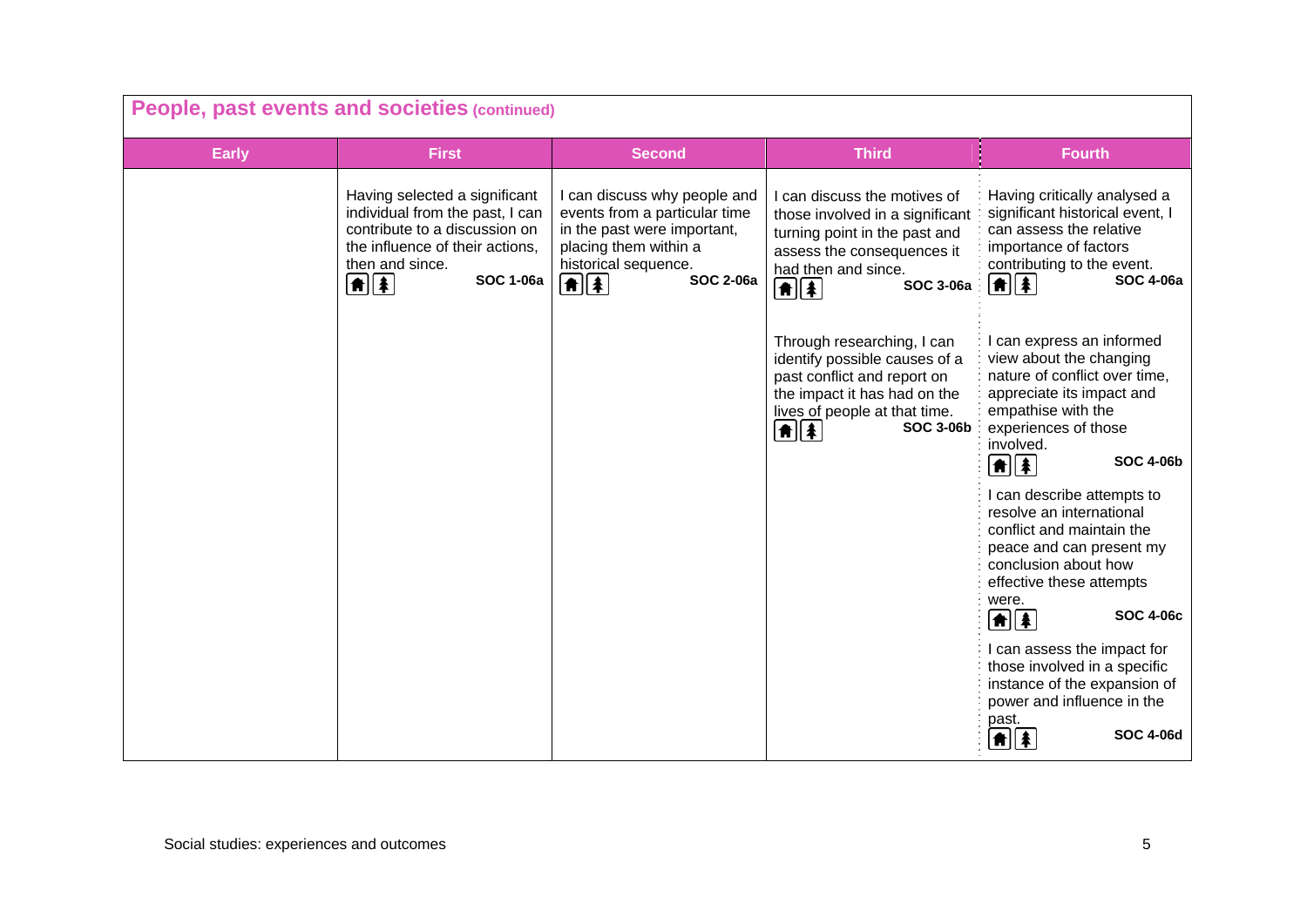| <b>People, place and environment</b>                                                                                                                                                    |                                                                                                                                                                                    |                                                                                                                                                                                      |                                                                                                                                                                                                     |                                                                                                                                                                                    |
|-----------------------------------------------------------------------------------------------------------------------------------------------------------------------------------------|------------------------------------------------------------------------------------------------------------------------------------------------------------------------------------|--------------------------------------------------------------------------------------------------------------------------------------------------------------------------------------|-----------------------------------------------------------------------------------------------------------------------------------------------------------------------------------------------------|------------------------------------------------------------------------------------------------------------------------------------------------------------------------------------|
| <b>Early</b>                                                                                                                                                                            | <b>First</b>                                                                                                                                                                       | <b>Second</b>                                                                                                                                                                        | <b>Third</b>                                                                                                                                                                                        | <b>Fourth</b>                                                                                                                                                                      |
| I explore and discover the<br>interesting features of my<br>local environment to develop<br>an awareness of the world<br>around me.<br><b>SOC 0-07a</b><br>$\left  \color{red} \right $ | I can describe and recreate<br>the characteristics of my<br>local environment by<br>exploring the features of the<br>landscape.<br><b>SOC 1-07a</b><br>$\left  \mathbf{r} \right $ | I can describe the major<br>characteristic features of<br>Scotland's landscape and<br>explain how these were<br>formed.<br><b>SOC 2-07a</b><br>$\boxed{\uparrow}$                    | Having investigated<br>processes which form and<br>shape landscapes, I can<br>explain their impact on<br>selected landscapes in<br>Scotland, Europe and<br>beyond.                                  | I can explain how the<br>interaction of physical<br>systems shaped and<br>continue to shape the<br>Earth's surface by assessing<br>their impact on contrasting<br>landscape types. |
|                                                                                                                                                                                         |                                                                                                                                                                                    | I can describe the physical<br>processes of a natural<br>disaster and discuss its<br>impact on people and the<br>landscape.<br><b>SOC 2-07b</b><br>ି∄∐ୀ                              | SOC 3-07a<br>$  \hat{\mathbf{f}}  $                                                                                                                                                                 | <b>SOC 4-07a</b><br><b>A</b>   4                                                                                                                                                   |
| I explore and appreciate the<br>wonder of nature within<br>different environments and<br>have played a part in caring<br>for the environment.<br><b>SOC 0-08a</b><br>【奉                 | I can consider ways of<br>looking after my school or<br>community and can<br>encourage others to care for<br>their environment.<br><b>SOC 1-08a</b><br>丰                           | I can discuss the<br>environmental impact of<br>human activity and suggest<br>ways in which we can live in<br>a more environmentally-<br>responsible way.<br><b>SOC 2-08a</b><br>青川条 | I can identify the possible<br>consequences of an<br>environmental issue and<br>make informed suggestions<br>about ways to manage the<br>impact.<br><b>SOC 3-08a</b><br>$\left  \mathbf{f} \right $ | I can discuss the<br>sustainability of key natural<br>resources and analyse the<br>possible implications for<br>human activity.<br><b>SOC 4-08a</b><br><b>★   ↑</b>                |
|                                                                                                                                                                                         |                                                                                                                                                                                    | I can consider the<br>advantages and<br>disadvantages of a proposed<br>land use development and<br>discuss the impact this may<br>have on the community.<br><b>SOC 2-08b</b><br>角  条 |                                                                                                                                                                                                     |                                                                                                                                                                                    |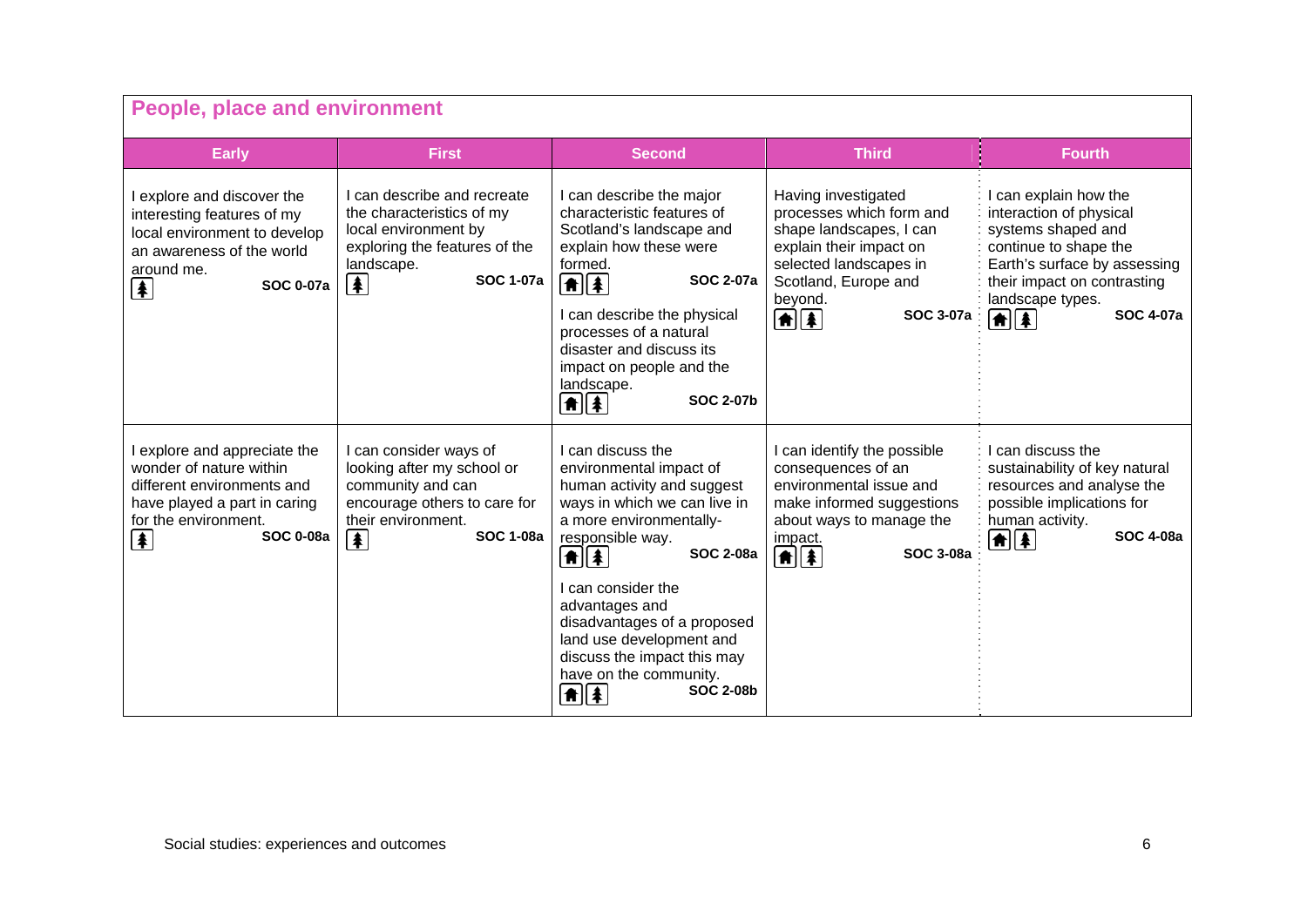| People, place and environment (continued)                                                                                                                                                                                |                                                                                                                                                                                                     |                                                                                                                                                                                                                   |              |                                                                                                                                                                                                                                               |
|--------------------------------------------------------------------------------------------------------------------------------------------------------------------------------------------------------------------------|-----------------------------------------------------------------------------------------------------------------------------------------------------------------------------------------------------|-------------------------------------------------------------------------------------------------------------------------------------------------------------------------------------------------------------------|--------------|-----------------------------------------------------------------------------------------------------------------------------------------------------------------------------------------------------------------------------------------------|
| <b>Early</b>                                                                                                                                                                                                             | <b>First</b>                                                                                                                                                                                        | <b>Second</b>                                                                                                                                                                                                     | <b>Third</b> | <b>Fourth</b>                                                                                                                                                                                                                                 |
| I explore and discover where<br>foods come from as I choose,<br>prepare and taste different<br>foods.<br><b>HWB 0-36a</b><br>$\clubsuit$                                                                                 | Having explored the variety<br>of foods produced in<br>Scotland, I can discuss the<br>importance of different types<br>of agriculture in the<br>production of these foods.<br>牟<br><b>SOC 1-09a</b> |                                                                                                                                                                                                                   |              | Having evaluated the role of<br>agriculture in the production<br>of food and raw material, I<br>can draw reasoned<br>conclusions about the<br>environmental impacts and<br>sustainability.<br><b>SOC 4-09a</b><br>$\left  \mathbf{f} \right $ |
| I have experimented with<br>imaginative ways such as<br>modelling and drawing, to<br>represent the world around<br>me, the journeys I make and<br>the different ways I can<br>travel.<br><b>SOC 0-09a</b><br>$\clubsuit$ |                                                                                                                                                                                                     | Having explored the ways<br>journeys can be made, I can<br>consider the advantages and<br>disadvantages of different<br>forms of transport, discussing<br>their impact on the<br>environment.<br>SOC 2-09a<br>  ≸ |              | I can assess the impact of<br>developments in transport<br>infrastructure in a selected<br>area and can contribute to a<br>discussion on the<br>development of sustainable<br>systems.<br><b>SOC 4-09b</b>                                    |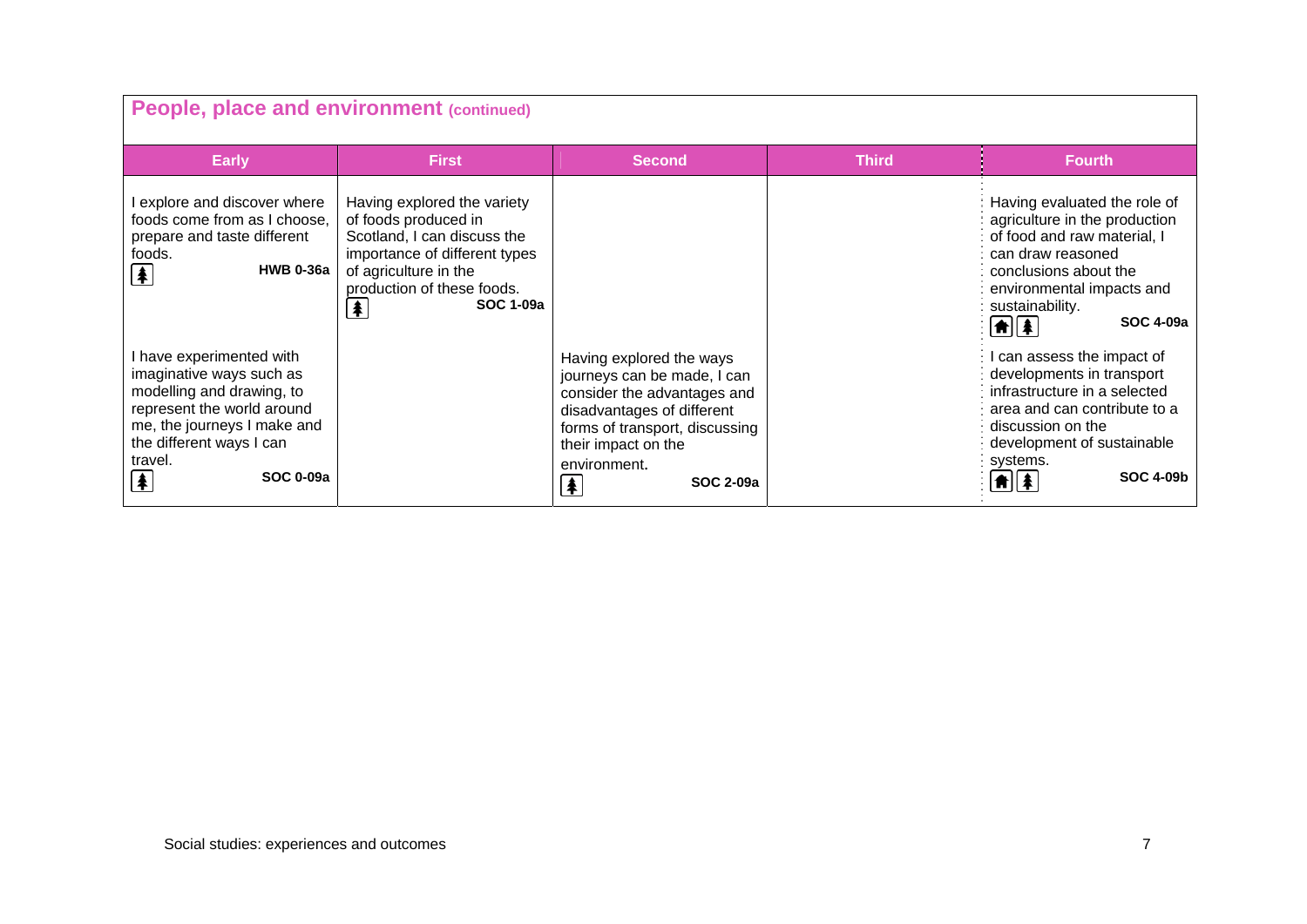| People, place and environment (continued) |              |                                                                                                                                                                                                                  |                                                                                                                                                                                                                   |                                                                                                                                                                                                                                                                                                                                                                                                                                                                                                                                                                                                                                       |
|-------------------------------------------|--------------|------------------------------------------------------------------------------------------------------------------------------------------------------------------------------------------------------------------|-------------------------------------------------------------------------------------------------------------------------------------------------------------------------------------------------------------------|---------------------------------------------------------------------------------------------------------------------------------------------------------------------------------------------------------------------------------------------------------------------------------------------------------------------------------------------------------------------------------------------------------------------------------------------------------------------------------------------------------------------------------------------------------------------------------------------------------------------------------------|
| <b>Early</b>                              | <b>First</b> | <b>Second</b>                                                                                                                                                                                                    | <b>Third</b>                                                                                                                                                                                                      | <b>Fourth</b>                                                                                                                                                                                                                                                                                                                                                                                                                                                                                                                                                                                                                         |
|                                           |              | Having explored my local<br>area, I can present<br>information on different<br>places to live, work and relax<br>and interesting places to<br>visit.<br>$\left  \mathbf{\pmb{\ast}} \right $<br><b>SOC 2-10a</b> | I can investigate the climate,<br>physical features and living<br>things of a natural<br>environment different from<br>my own and explain their<br>interrelationship.<br>SOC 3-10a<br>$\left  \mathbf{F} \right $ | I can develop my<br>understanding of the<br>interaction between humans<br>and the environment by<br>describing and assessing the<br>impact of human activity on<br>an area.<br><b>SOC 4-10a</b><br>$\frac{1}{2}$<br>can explain the<br>development of the main<br>features of an urban area in<br>Scotland or elsewhere and<br>can evaluate the implications<br>for the society concerned.<br><b>SOC 4-10b</b><br><b>A</b>    4<br>Having studied an economic<br>activity, I can explain its<br>development and assess the<br>impact of change within its<br>locality and beyond.<br><b>SOC 4-10c</b><br>$ \hat{\mathbf{n}}  \hat{z}$ |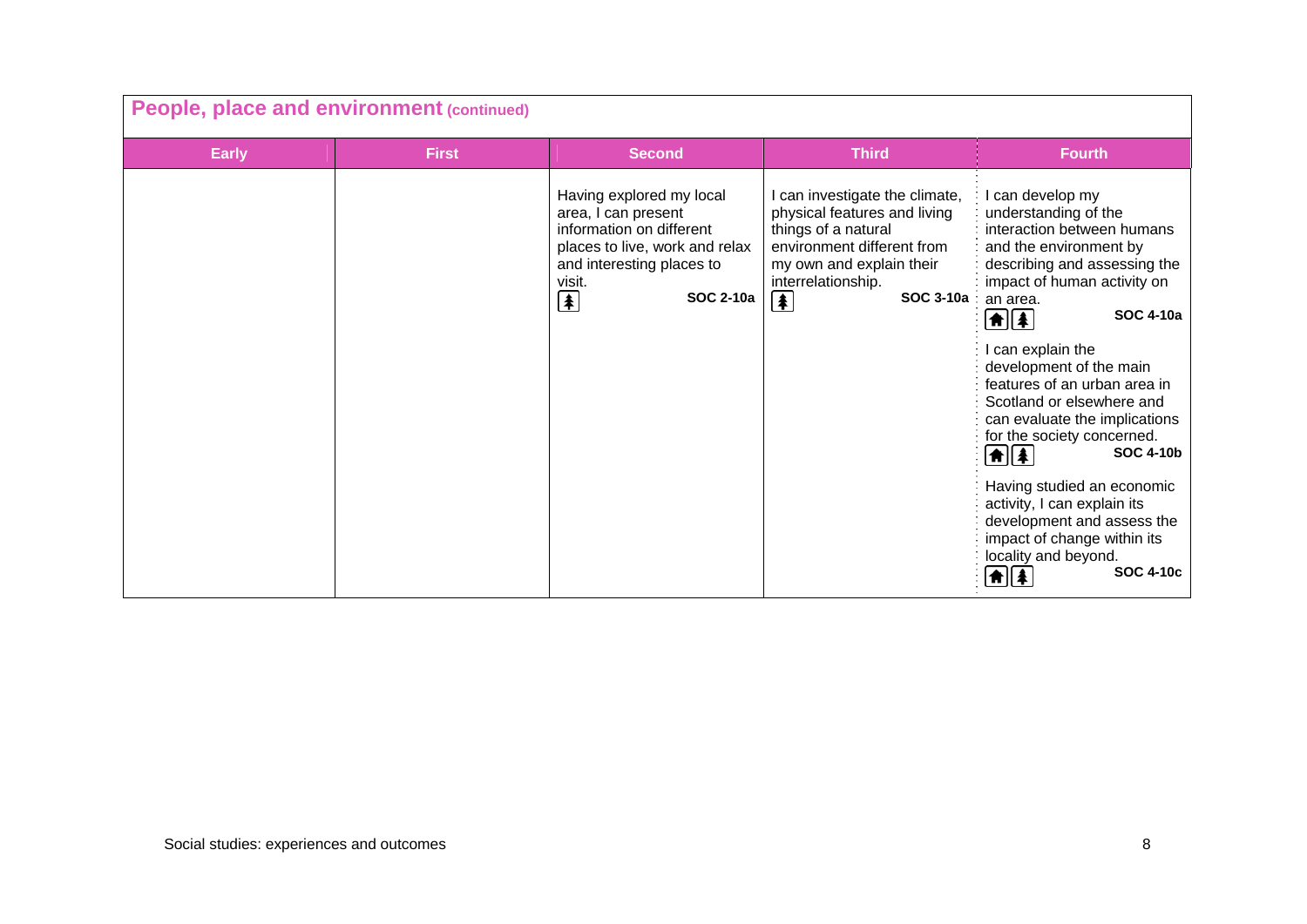| People, place and environment (continued) |                                                                                                                                                                          |               |                                                                                                                                                                                                                         |                                                                                                                                                                                                                                                                                                                                                                                                                                                                                                                                                                                                                                                                              |
|-------------------------------------------|--------------------------------------------------------------------------------------------------------------------------------------------------------------------------|---------------|-------------------------------------------------------------------------------------------------------------------------------------------------------------------------------------------------------------------------|------------------------------------------------------------------------------------------------------------------------------------------------------------------------------------------------------------------------------------------------------------------------------------------------------------------------------------------------------------------------------------------------------------------------------------------------------------------------------------------------------------------------------------------------------------------------------------------------------------------------------------------------------------------------------|
| <b>Early</b>                              | <b>First</b>                                                                                                                                                             | <b>Second</b> | <b>Third</b>                                                                                                                                                                                                            | <b>Fourth</b>                                                                                                                                                                                                                                                                                                                                                                                                                                                                                                                                                                                                                                                                |
|                                           | By exploring my community<br>and the groups within it, I can<br>identify and consider different<br>types of housing and how<br>they meet needs.<br><b>SOC 1-11a</b><br>丰 |               | can compare the social and<br>economic differences<br>between more and less<br>economically-developed<br>countries and can discuss<br>the possibilities for reducing<br>these differences.<br>SOC 3-11a :<br>$\bigcirc$ | Having researched the<br>globalisation of trade, I can<br>explain the interdependence<br>of different parts of the world<br>and assess the impacts for<br>providers, consumers and<br>the environment.<br><b>SOC 4-11a</b><br>$\boxed{\textbf{f}}$<br>I can explain how the<br>distribution and control of<br>important natural resources<br>affects the international<br>power and influences of<br>states.<br><b>SOC 4-11b</b><br>$\left  \mathbf{f} \right $<br>I can compare the population<br>structure of Scotland with a<br>contrasting country and can<br>express informed views<br>about the future implications<br>for these societies.<br><b>SOC 4-11c</b><br>台∥条 |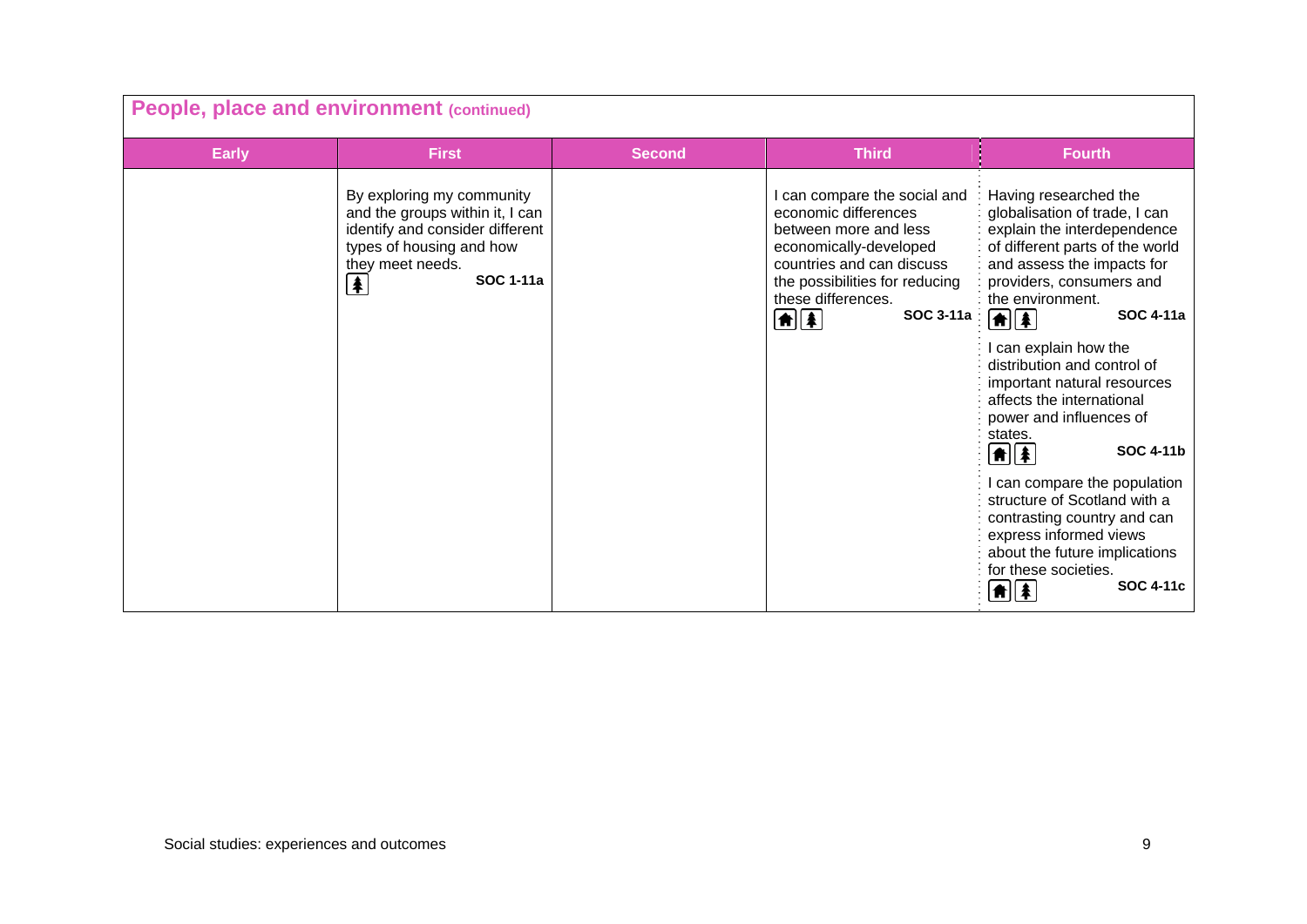| People, place and environment (continued)                                                                                                                                                                           |                                                                                                                                                                                    |                                                                                                                                                                                                                                               |                                                                                                                                                                                                                  |                                                                                                                                                                                                                                                                 |
|---------------------------------------------------------------------------------------------------------------------------------------------------------------------------------------------------------------------|------------------------------------------------------------------------------------------------------------------------------------------------------------------------------------|-----------------------------------------------------------------------------------------------------------------------------------------------------------------------------------------------------------------------------------------------|------------------------------------------------------------------------------------------------------------------------------------------------------------------------------------------------------------------|-----------------------------------------------------------------------------------------------------------------------------------------------------------------------------------------------------------------------------------------------------------------|
| <b>Early</b>                                                                                                                                                                                                        | <b>First</b>                                                                                                                                                                       | <b>Second</b>                                                                                                                                                                                                                                 | <b>Third</b>                                                                                                                                                                                                     | <b>Fourth</b>                                                                                                                                                                                                                                                   |
| While learning outdoors in<br>differing weathers, I have<br>described and recorded the<br>weather, its effects and how it<br>makes me feel and can relate<br>my recordings to the seasons.<br><b>SOC 0-12a</b><br>丰 | By using a range of<br>instruments, I can measure<br>and record the weather and<br>can discuss how weather<br>affects my life.<br><b>SOC 1-12a</b><br>$\left  \frac{1}{2} \right $ | By comparing my local area<br>with a contrasting area<br>outwith Britain, I can<br>investigate the main features<br>of weather and climate,<br>discussing the impact on<br>living things.<br><b>SOC 2-12a</b><br>$\left  \frac{1}{2} \right $ | I can investigate the<br>relationship between climate<br>and weather to be able to<br>understand the causes of<br>weather patterns within a<br>selected climate zone.<br>$\boxed{\textbf{f}$<br><b>SOC 3-12a</b> | I can identify threats facing<br>the main climate zones.<br>including climate change, and<br>analyse how these threats<br>impact on the way of life.<br>$  \hat{\mathbf{n}}  \hat{\mathbf{a}}  $<br>SOC 4-12a                                                   |
|                                                                                                                                                                                                                     | By exploring climate zones<br>around the world, I can<br>compare and describe how<br>climate affects living things.<br><b>SOC 1-12b</b><br>$\frac{1}{\frac{1}{2}}$                 |                                                                                                                                                                                                                                               |                                                                                                                                                                                                                  | can carry out a geographical<br>enquiry to assess the impact<br>and possible outcomes of<br>climate change on a selected<br>region and can propose<br>strategies to slow or reverse<br>the impact.<br>$\frac{1}{2}$<br><b>SOC 4-12b</b><br>l can demonstrate an |
|                                                                                                                                                                                                                     |                                                                                                                                                                                    |                                                                                                                                                                                                                                               |                                                                                                                                                                                                                  | understanding of weather and<br>climate by explaining the<br>relationship between weather<br>and air pressure.<br><b>SOC 4-12c</b><br>角∥条                                                                                                                       |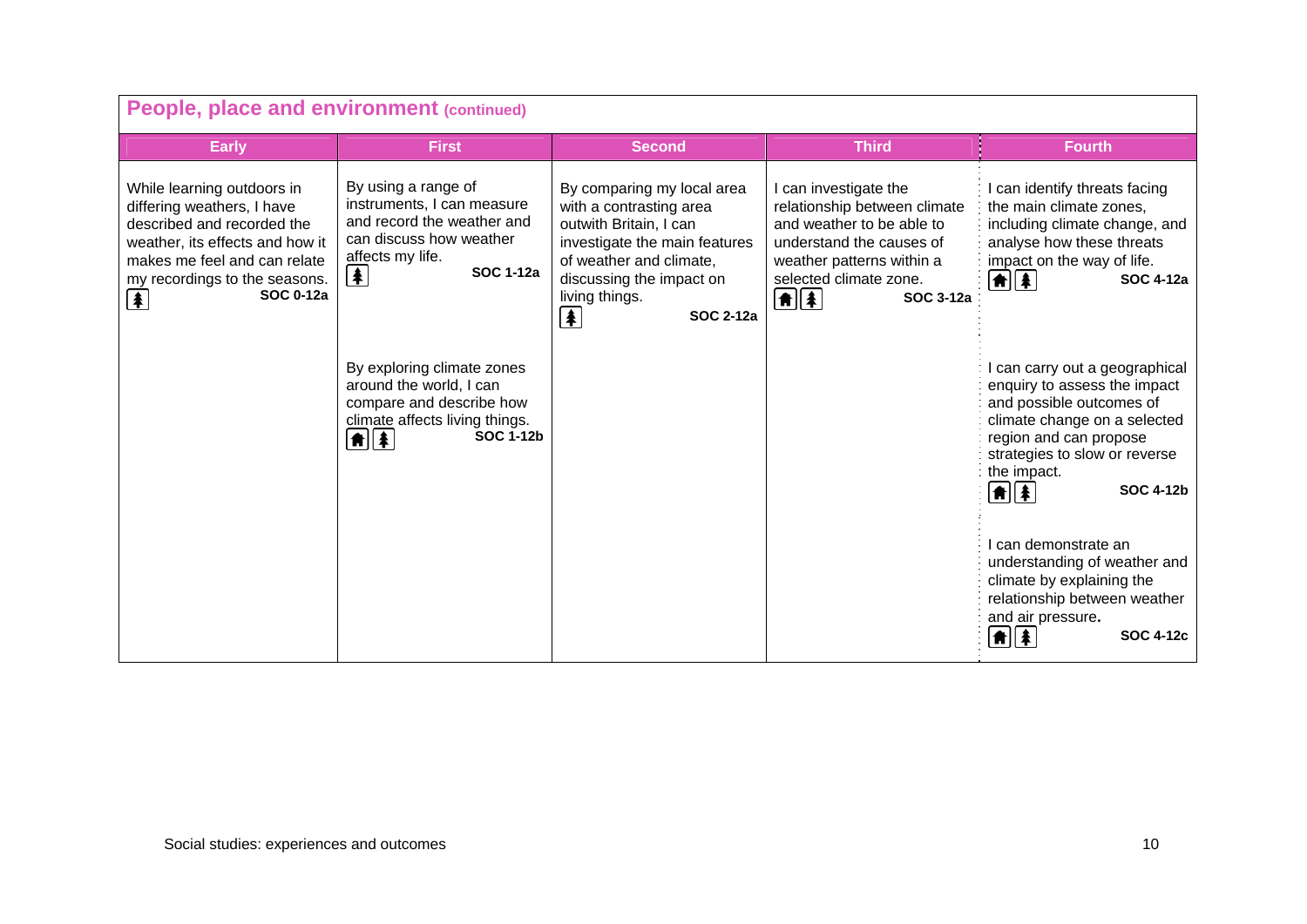| People, place and environment (continued) |                                                                                                                                                                                                                                                                                                                                                                                |                                                                                                                                                                                                                                    |                                                                                                                                                                                                                                                        |                                                                                                                                                                         |
|-------------------------------------------|--------------------------------------------------------------------------------------------------------------------------------------------------------------------------------------------------------------------------------------------------------------------------------------------------------------------------------------------------------------------------------|------------------------------------------------------------------------------------------------------------------------------------------------------------------------------------------------------------------------------------|--------------------------------------------------------------------------------------------------------------------------------------------------------------------------------------------------------------------------------------------------------|-------------------------------------------------------------------------------------------------------------------------------------------------------------------------|
| <b>Early</b>                              | <b>First</b>                                                                                                                                                                                                                                                                                                                                                                   | <b>Second</b>                                                                                                                                                                                                                      | <b>Third</b>                                                                                                                                                                                                                                           | <b>Fourth</b>                                                                                                                                                           |
|                                           | Having explored the<br>landscape of my local area, I<br>can describe the various<br>ways in which land has been<br>used.<br><b>SOC 1-13a</b><br>$\blacklozenge$<br>By exploring a natural<br>environment different from<br>my own, I can discover how<br>the physical features<br>influence the variety of living<br>things.<br>SOC 1-13b<br>$\left  \mathbf{\pmb{*}} \right $ | I can explain how the<br>physical environment<br>influences the ways in which<br>people use land by<br>comparing my local area with<br>a contrasting area.<br>SOC 2-13a<br>$\biguplus$                                             | By comparing settlement and<br>economic activity in two<br>contrasting landscapes, I can<br>reach conclusions about how<br>landscapes influence human<br>activity. I can explain my<br>findings clearly to others.<br>SOC 3-13a<br>$\frac{1}{2}$       |                                                                                                                                                                         |
|                                           | Through activities in my local<br>area, I have developed my<br>mental map and sense of<br>place. I can create and use<br>maps of the area.<br><b>SOC 1-14a</b><br>$\blacklozenge$                                                                                                                                                                                              | To extend my mental map<br>and sense of place, I can<br>interpret information from<br>different types of maps and<br>am beginning to locate key<br>features within Scotland, UK,<br>Europe or the wider world.<br>SOC 2-14a<br>角∥条 | I can use a range of maps<br>and geographical information<br>systems to gather, interpret<br>and present conclusions and<br>can locate a range of<br>features within Scotland, UK,<br>Europe and the wider world.<br>SOC 3-14a<br>$\boxed{\textbf{f}}$ | I can use specialised maps<br>and geographical information<br>systems to identify patterns<br>of human activity and<br>physical processes.<br><b>SOC 4-14a</b><br> ★  衤 |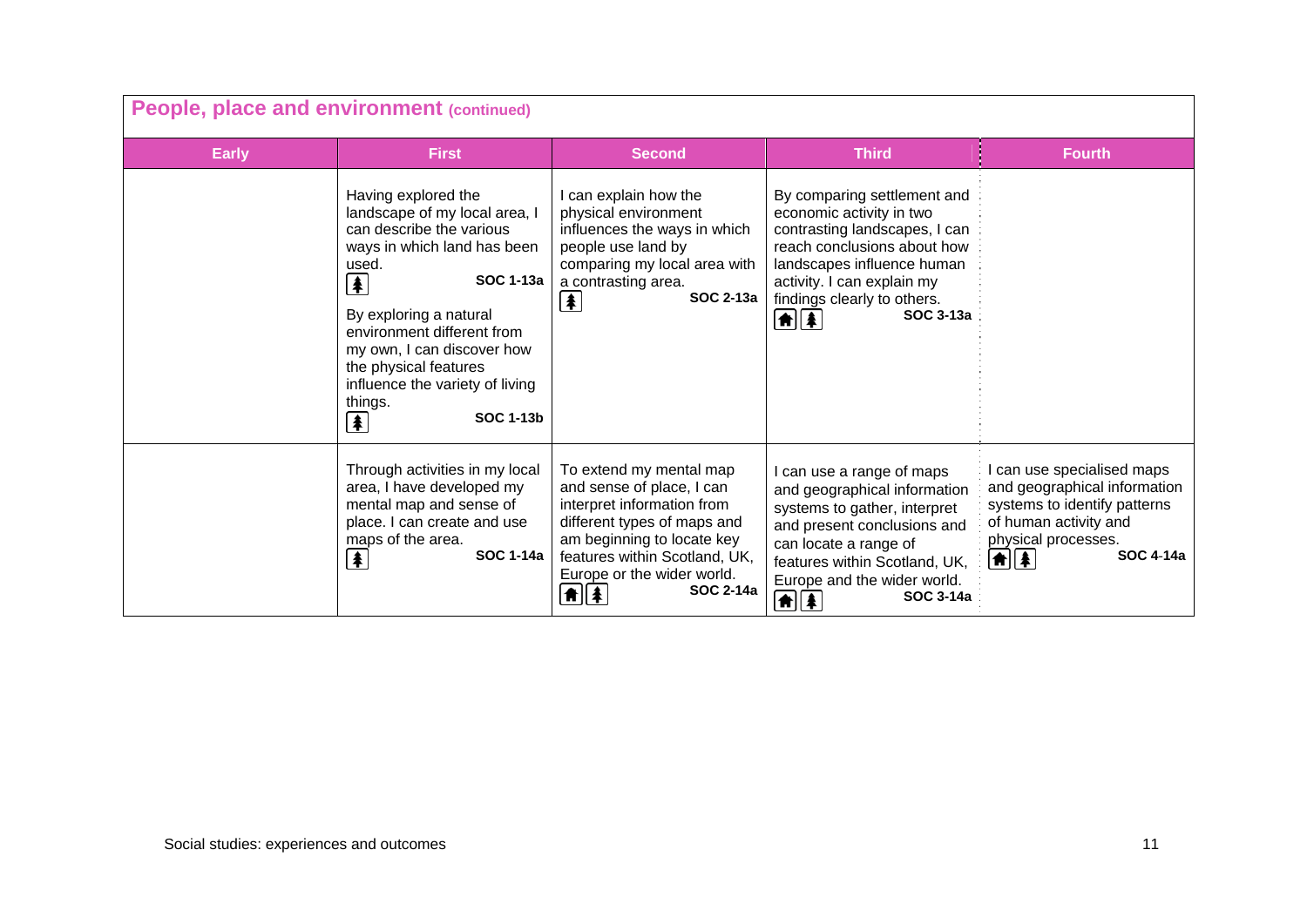| People in society, economy and business                                                                                                        |                                                                                                                                                                                           |                                                                                                                                                                                                                                                                                                                                                                                                                                                                       |                                                                                                                                                                                                             |                                                                                                                                                                                                                                                                                                                                                                                                                                                                                                                                                                                                                                                        |  |
|------------------------------------------------------------------------------------------------------------------------------------------------|-------------------------------------------------------------------------------------------------------------------------------------------------------------------------------------------|-----------------------------------------------------------------------------------------------------------------------------------------------------------------------------------------------------------------------------------------------------------------------------------------------------------------------------------------------------------------------------------------------------------------------------------------------------------------------|-------------------------------------------------------------------------------------------------------------------------------------------------------------------------------------------------------------|--------------------------------------------------------------------------------------------------------------------------------------------------------------------------------------------------------------------------------------------------------------------------------------------------------------------------------------------------------------------------------------------------------------------------------------------------------------------------------------------------------------------------------------------------------------------------------------------------------------------------------------------------------|--|
| <b>Early</b>                                                                                                                                   | <b>First</b>                                                                                                                                                                              | <b>Second</b>                                                                                                                                                                                                                                                                                                                                                                                                                                                         | <b>Third</b>                                                                                                                                                                                                | <b>Fourth</b>                                                                                                                                                                                                                                                                                                                                                                                                                                                                                                                                                                                                                                          |  |
| I am aware that different<br>types of evidence can help<br>me to find out about the<br>world around me.<br><b>SOC 0-15a</b><br>(4)             | I understand that evidence<br>varies in the extent to which<br>it can be trusted and can use<br>this in learning about current<br>issues in society.<br>SOC 1-15a<br>$\boxed{\textbf{f}}$ | I can use evidence<br>selectively to research<br>current social, political or<br>economic issues.<br><b>SOC 2-15a</b><br>$\boxed{\textbf{f}$                                                                                                                                                                                                                                                                                                                          | I can use my knowledge of<br>current social, political or<br>economic issues to interpret<br>evidence and present an<br>informed view.<br><b>SOC 3-15a</b><br>$\boxed{\textbf{f}$                           | I can evaluate conflicting<br>sources of evidence to<br>sustain a line of argument.<br><b>SOC 4-15a</b><br>$ \hat{\mathbf{n}}  \hat{\mathbf{z}} $                                                                                                                                                                                                                                                                                                                                                                                                                                                                                                      |  |
| By exploring my local<br>community, I have<br>discovered the different roles<br>people play and how they<br>can help.<br><b>SOC 0-16a</b><br>牟 | Lcan contribute to a<br>discussion of the difference<br>between my needs and<br>wants and those of others<br>around me.<br><b>SOC 1-16a</b><br>$\left  \mathbf{f} \right $                | I can explain how the needs<br>of a group in my local<br>community are supported.<br><b>SOC 2-16a</b><br>$\frac{1}{2}$<br>I can gather and use<br>information about forms of<br>discrimination against people<br>in societies and consider the<br>impact this has on people's<br>lives.<br>SOC 2-16b<br>$\boxed{\uparrow}$<br>I can discuss issues of the<br>diversity of cultures, values<br>and customs in our society.<br>SOC 2-16c<br>$\left  \mathbf{f} \right $ | I can explain why a group I<br>have identified might<br>experience inequality and<br>can suggest ways in which<br>this inequality might be<br>addressed.<br><b>SOC 3-16a</b><br>$\left  \mathbf{f} \right $ | I can contribute to a<br>discussion on the extent to<br>which people's needs should<br>be met by the state or the<br>individual.<br><b>SOC 4-16a</b><br>$\left  \mathbf{f} \right $<br>Through discussion, I have<br>identified aspects of a social<br>issue to investigate and by<br>gathering information I can<br>assess its impact and the<br>attitudes of the people<br>affected.<br>$\left  \mathbf{\hat{m}} \right $<br><b>SOC 4-16b</b><br>I can analyse the factors<br>contributing to the<br>development of a<br>multicultural society and can<br>express an informed view on<br>issues associated with this.<br>SOC 4-16c<br><b>A</b>    \$ |  |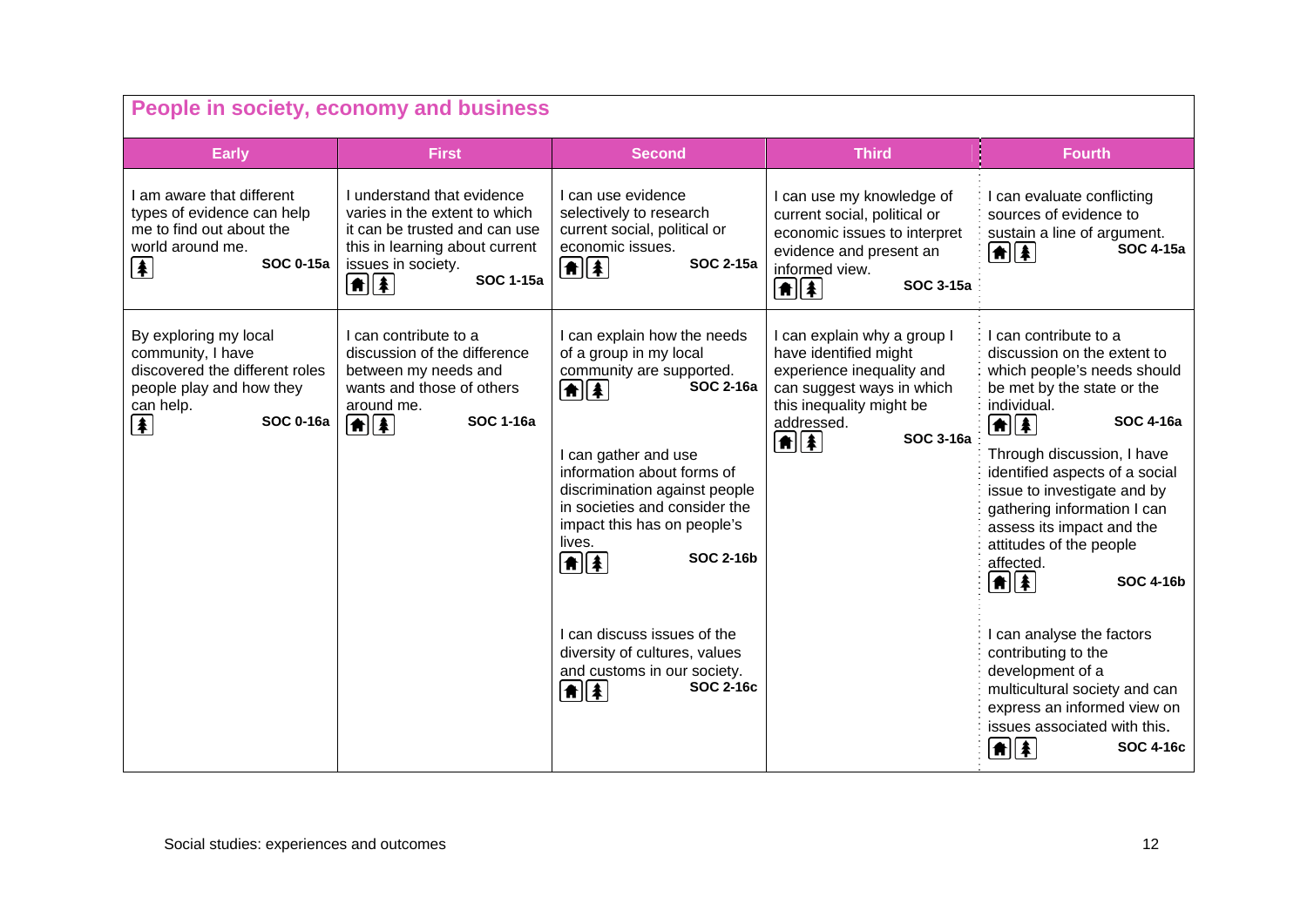| People in society, economy and business (continued)                                                                                                  |                                                                                                                                                                                                                                           |                                                                                                                                                                                               |                                                                                                                                                                                                                                                                                                                                                                                                      |                                                                                                                                                                                                                                                                                                                                                                                                                                                                                                                                                                                                                                          |
|------------------------------------------------------------------------------------------------------------------------------------------------------|-------------------------------------------------------------------------------------------------------------------------------------------------------------------------------------------------------------------------------------------|-----------------------------------------------------------------------------------------------------------------------------------------------------------------------------------------------|------------------------------------------------------------------------------------------------------------------------------------------------------------------------------------------------------------------------------------------------------------------------------------------------------------------------------------------------------------------------------------------------------|------------------------------------------------------------------------------------------------------------------------------------------------------------------------------------------------------------------------------------------------------------------------------------------------------------------------------------------------------------------------------------------------------------------------------------------------------------------------------------------------------------------------------------------------------------------------------------------------------------------------------------------|
| <b>Early</b>                                                                                                                                         | <b>First</b>                                                                                                                                                                                                                              | <b>Second</b>                                                                                                                                                                                 | <b>Third</b>                                                                                                                                                                                                                                                                                                                                                                                         | <b>Fourth</b>                                                                                                                                                                                                                                                                                                                                                                                                                                                                                                                                                                                                                            |
| I make decisions and take<br>responsibility in my everyday<br>experiences and play,<br>showing consideration for<br>others.<br><b>SOC 0-17a</b><br>牟 | By exploring the ways in<br>which we use and need<br>rules, I can consider the<br>meaning of rights and<br>responsibilities and discuss<br>those relevant to me.<br><b>SOC 1-17a</b><br>$\left  \mathbf{\hat{m}}\right  \mathbf{\hat{A}}$ | I can describe the main<br>features of a democracy and<br>discuss the rights and<br>responsibilities of citizens in<br>Scotland.<br><b>SOC 2-17a</b><br>$\boxed{\uparrow}$ $\boxed{\uparrow}$ | I have compared the rights<br>and responsibilities of<br>citizens in Scotland with a<br>contrasting society and can<br>describe and begin to<br>understand reasons for<br>differences.<br>$\frac{1}{2}$<br><b>SOC 3-17a</b><br>I can discuss the extent to<br>which my choices and<br>decisions are influenced by<br>the ways in which I am<br>informed.<br><b>SOC 3-17b</b><br>$\boxed{\textbf{f}}$ | I can critically analyse the<br>relative importance of the<br>contribution of individuals or<br>groups in bringing about<br>change in a significant<br>political event.<br><b>SOC 4-17a</b><br>$  \hat{\mathbf{f}}  $<br>can evaluate the role of the<br>media in a democracy,<br>assess its importance in<br>informing and influencing<br>citizens, and explain<br>decisions made by those in<br>power.<br><b>SOC 4-17b</b><br>$\frac{1}{2}$<br>can compare and contrast<br>two world ideologies to<br>express an informed view on<br>how ideology affects the lives<br>of people.<br><b>SOC 4-17c</b><br>$\left  \bm{\hat{n}} \right $ |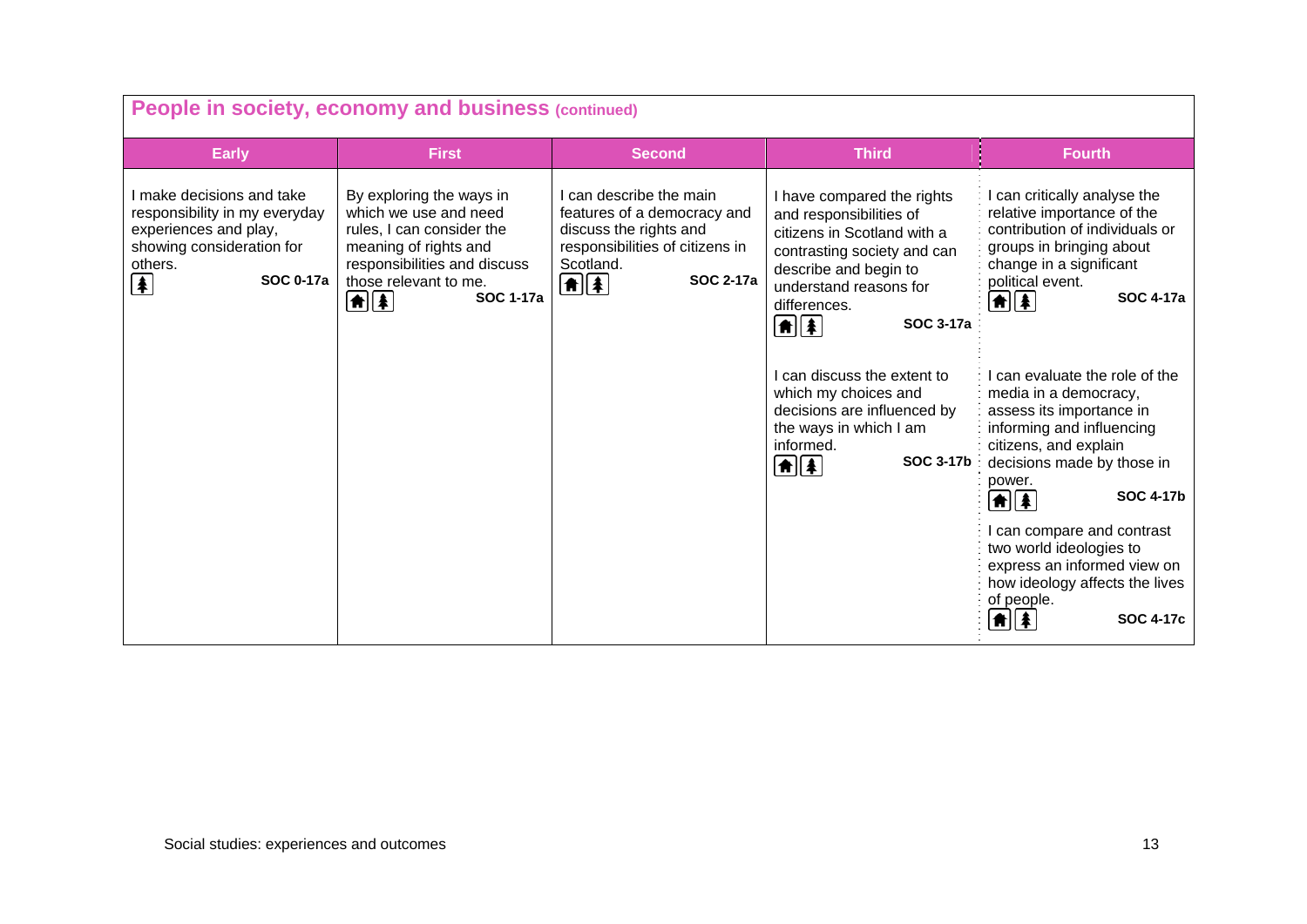| People in society, economy and business (continued)                                                                                                                                                 |                                                                                                                                                                               |                                                                                                                                                                                                                                                 |                                                                                                                                                                                                 |                                                                                                                                                                                                                                                                                                                                                                                                                                                                                                                                                                                                             |
|-----------------------------------------------------------------------------------------------------------------------------------------------------------------------------------------------------|-------------------------------------------------------------------------------------------------------------------------------------------------------------------------------|-------------------------------------------------------------------------------------------------------------------------------------------------------------------------------------------------------------------------------------------------|-------------------------------------------------------------------------------------------------------------------------------------------------------------------------------------------------|-------------------------------------------------------------------------------------------------------------------------------------------------------------------------------------------------------------------------------------------------------------------------------------------------------------------------------------------------------------------------------------------------------------------------------------------------------------------------------------------------------------------------------------------------------------------------------------------------------------|
| <b>Early</b>                                                                                                                                                                                        | <b>First</b>                                                                                                                                                                  | <b>Second</b>                                                                                                                                                                                                                                   | <b>Third</b>                                                                                                                                                                                    | <b>Fourth</b>                                                                                                                                                                                                                                                                                                                                                                                                                                                                                                                                                                                               |
| Within my everyday<br>experiences and play, I make<br>choices about where I work,<br>how I work and who I work<br>with.<br>$\left  \color{red} \clubsuit \color{black} \right $<br><b>SOC 0-18a</b> | I have participated in<br>decision making and have<br>considered the different<br>options available in order to<br>make decisions.<br><b>SOC1-18a</b><br>$\boxed{\textbf{f}}$ | I can investigate the features<br>of an election and the work of<br>representatives at a local,<br>national or European level to<br>begin to develop my<br>understanding of how<br>democracy works.<br><b>SOC 2-18a</b><br>$\boxed{\textbf{f}}$ | I understand the<br>arrangements for political<br>decision making at different<br>levels and the factors which<br>shape these arrangements.<br>$\left[ \frac{1}{2} \right]$<br><b>SOC 3-18a</b> | can evaluate the impact<br>which decision making<br>bodies have on the lives of<br>people in Scotland or<br>elsewhere.<br><b>SOC 4-18a</b><br>$\frac{1}{2}$<br>can debate the reasons why<br>some people participate less<br>than others in the electoral<br>process and can express<br>informed views about the<br>importance of participating in<br>a democracy.<br><b>SOC 4-18b</b><br>$\bigoplus$<br>can contribute to a<br>discussion on the actions<br>and motives of a group or<br>organisation which seeks to<br>achieve its aims by non-<br>democratic means.<br><b>SOC 4-18c</b><br><b>A</b>    ‡ |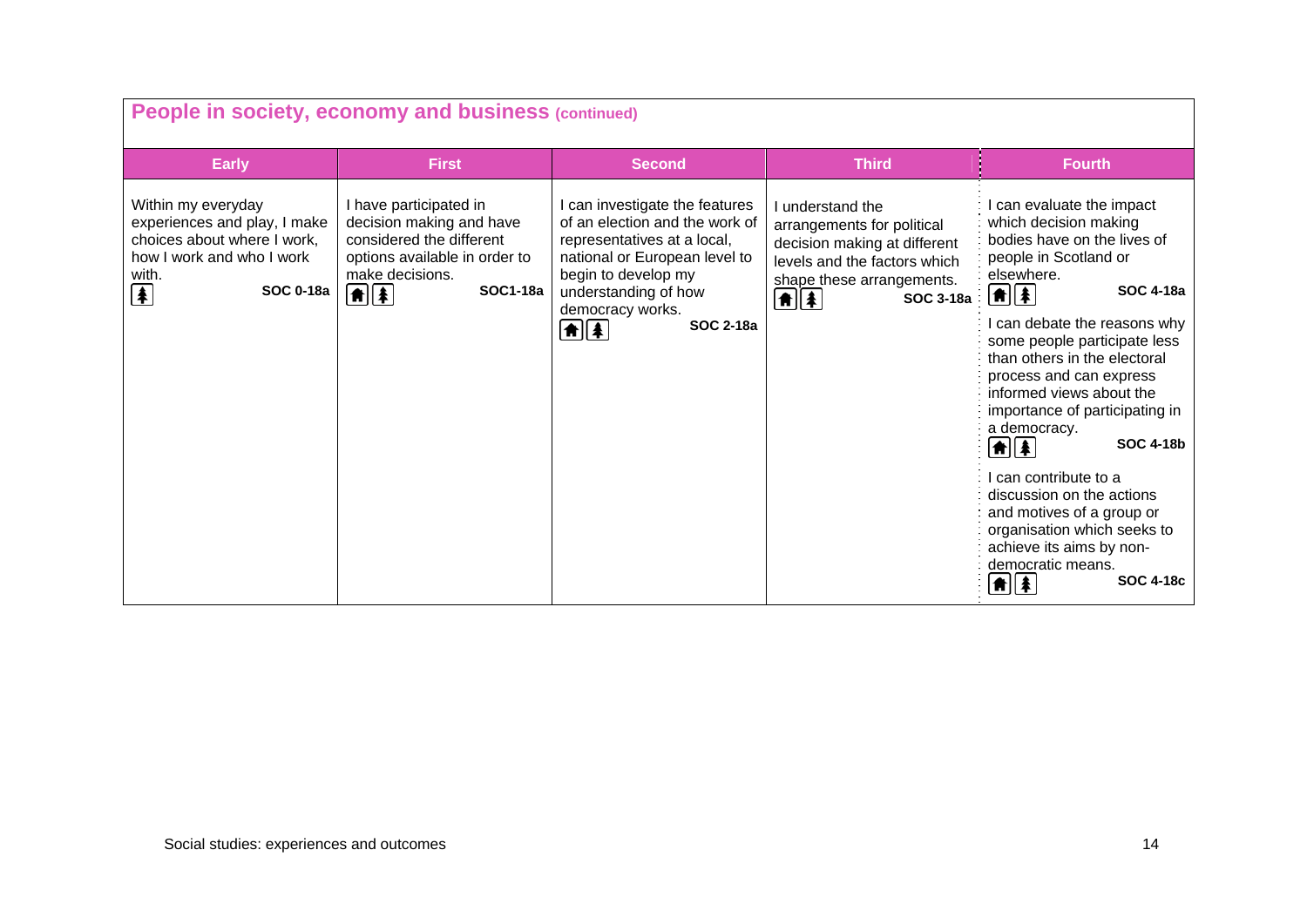| People in society, economy and business (continued) |              |                                                                                                                                                                                                               |                                                                                                                                                                                                       |                                                                                                                                                                                                                                                   |
|-----------------------------------------------------|--------------|---------------------------------------------------------------------------------------------------------------------------------------------------------------------------------------------------------------|-------------------------------------------------------------------------------------------------------------------------------------------------------------------------------------------------------|---------------------------------------------------------------------------------------------------------------------------------------------------------------------------------------------------------------------------------------------------|
| <b>Early</b>                                        | <b>First</b> | <b>Second</b>                                                                                                                                                                                                 | <b>Third</b>                                                                                                                                                                                          | <b>Fourth</b>                                                                                                                                                                                                                                     |
|                                                     |              | By comparing the lifestyle<br>and culture of citizens in<br>another country with those of<br>Scotland, I can discuss the<br>similarities and differences.<br>SOC 2-19a<br>$\boxed{\bullet}$ $\boxed{\bullet}$ | can describe how the<br>interdependence of countries<br>affects levels of<br>development, considering the<br>effects on people's lives.<br>$\boxed{\textbf{f}$<br>SOC 3-19a                           | I can present an informed<br>view on how the expansion<br>of power and influence of<br>countries or organisations<br>may impact on the cultures,<br>attitudes and experiences of<br>those involved.<br><b>SOC 4-19a</b><br>$  \hat{\mathbf{n}}  $ |
|                                                     |              |                                                                                                                                                                                                               | Having considered<br>responses to a recent<br>international crisis, I can<br>contribute to a discussion of<br>the effectiveness of the<br>responses.<br><b>SOC 3-19b</b><br><b>\#</b>    <del>1</del> | By examining the role and<br>actions of selected<br>international organisations, I<br>can evaluate how effective<br>they are in meeting their<br>aims.<br>★∥★<br><b>SOC 4-19b</b>                                                                 |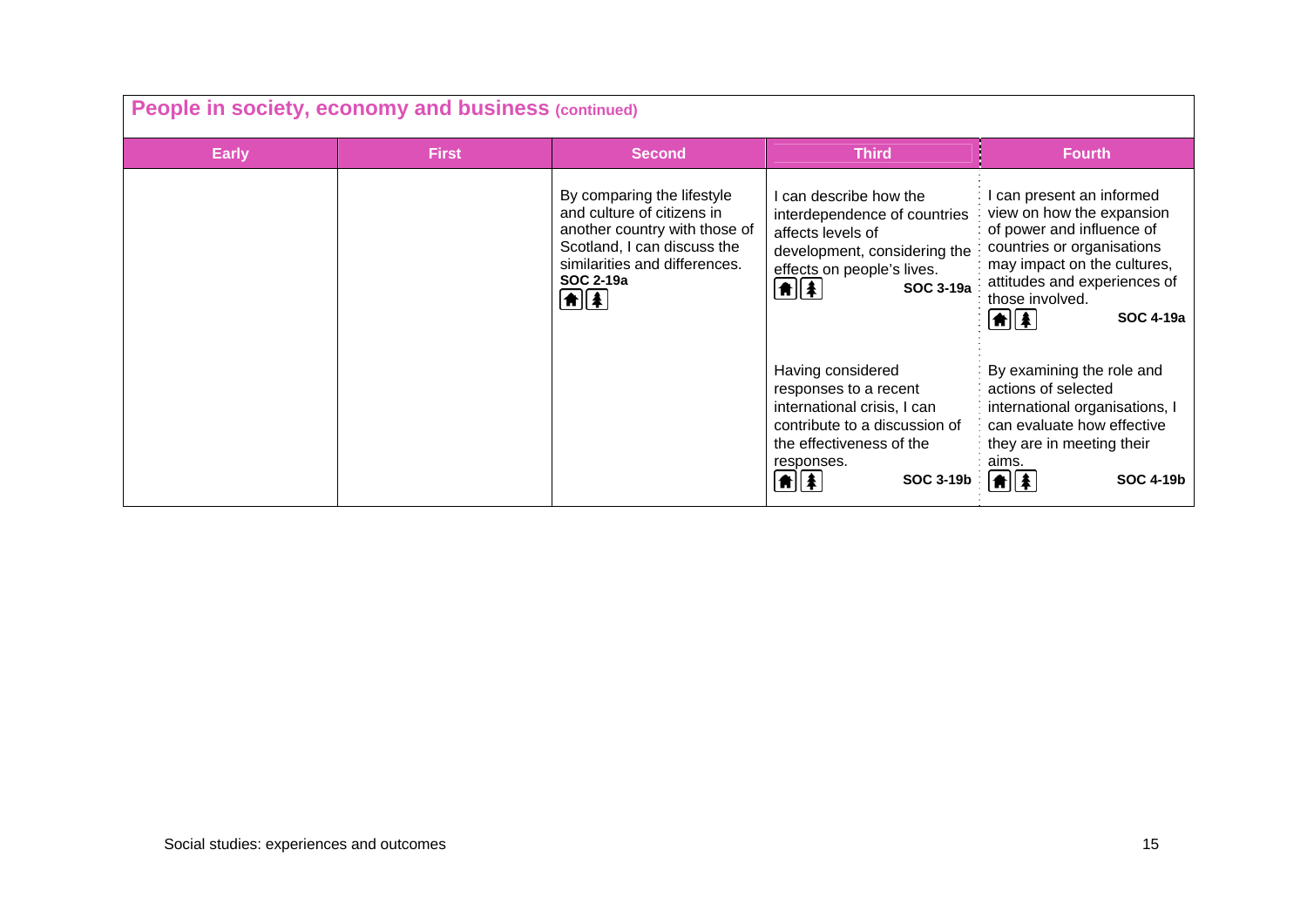| People in society, economy and business (continued)                                                                                                                                                    |                                                                                                                                                                                |                                                                                                                                                                                                                                                           |                                                                                                                                                                                                                                             |                                                                                                                                                                                                                                                                                                                                                                                                                                                          |
|--------------------------------------------------------------------------------------------------------------------------------------------------------------------------------------------------------|--------------------------------------------------------------------------------------------------------------------------------------------------------------------------------|-----------------------------------------------------------------------------------------------------------------------------------------------------------------------------------------------------------------------------------------------------------|---------------------------------------------------------------------------------------------------------------------------------------------------------------------------------------------------------------------------------------------|----------------------------------------------------------------------------------------------------------------------------------------------------------------------------------------------------------------------------------------------------------------------------------------------------------------------------------------------------------------------------------------------------------------------------------------------------------|
| <b>Early</b>                                                                                                                                                                                           | <b>First</b>                                                                                                                                                                   | <b>Second</b>                                                                                                                                                                                                                                             | <b>Third</b>                                                                                                                                                                                                                                | <b>Fourth</b>                                                                                                                                                                                                                                                                                                                                                                                                                                            |
| In real-life settings and<br>imaginary play, I explore how<br>local shops and services<br>provide us with what we need<br>in our daily lives.<br><b>SOC 0-20a</b><br>$\left  \mathbf{\pmb{*}} \right $ | I have developed an<br>understanding of the<br>importance of local<br>organisations in providing for<br>the needs of my local<br>community.<br><b>SOC 1-20a</b><br>$\clubsuit$ | Through exploring ethical<br>trading, I can understand<br>how people's basic needs<br>are the same around the<br>world, discussing why some<br>societies are more able to<br>meet these needs than<br>others.<br><b>SOC 2-20a</b><br>$\boxed{\textbf{f}}$ | When participating in an<br>enterprise activity, I can<br>explore ethical issues<br>relating to business practice<br>and gain an understanding of<br>how businesses help to<br>satisfy needs.<br>SOC 3-20a :<br>$\left  \mathbf{f} \right $ | can critically examine how<br>some economic factors can<br>influence individuals,<br>businesses or communities.<br><b>SOC 4-20a</b><br>$  \hat{\mathbf{n}}  \hat{\mathbf{z}}  $<br>can research the purposes<br>and features of private,<br>public and voluntary sector<br>organisations to contribute to<br>a discussion on their<br>relationships with<br>stakeholders.<br><b>SOC 4-20b</b><br>$\left  \mathbf{f} \right $ $\left  \mathbf{f} \right $ |
|                                                                                                                                                                                                        |                                                                                                                                                                                |                                                                                                                                                                                                                                                           | I can present conclusions<br>about the impact of the<br>globalisation of trade on<br>patterns of work and<br>conditions of employment in<br>Scotland, the UK or beyond.<br><b>SOC 3-20b</b><br>$\left  \mathbf{\hat{n}} \right $            | can evaluate working<br>practices available to<br>employees within different<br>types of business<br>organisations.<br><b>SOC 4-20c</b><br><b>till #</b>                                                                                                                                                                                                                                                                                                 |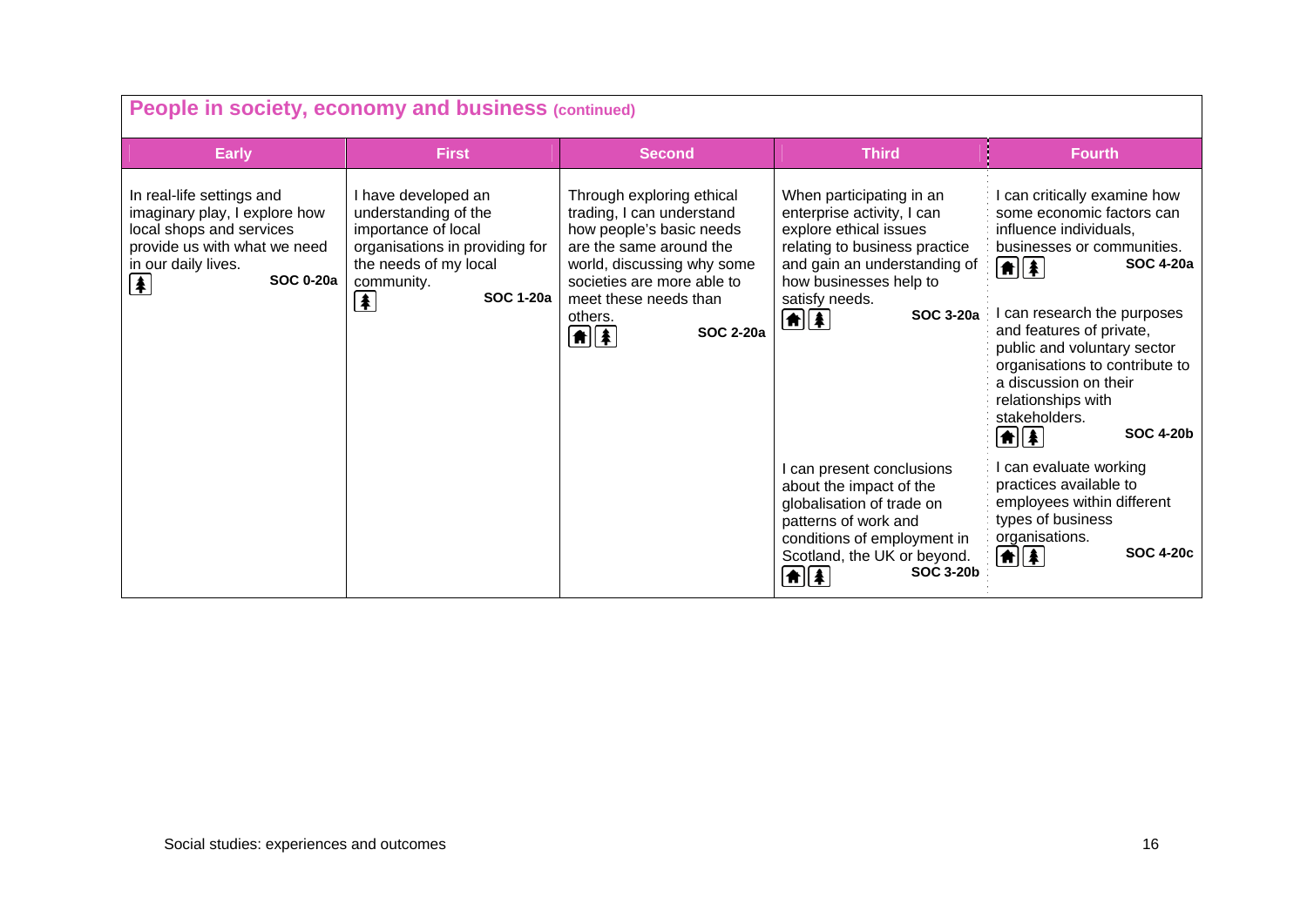| People in society, economy and business (continued) |                                                                                                                                                                                            |                                                                                                                                                                                                                                                 |                                                                                                                                                                                                                      |                                                                                                                                                                                                                                                                                                                                                                                                                                                                                                     |
|-----------------------------------------------------|--------------------------------------------------------------------------------------------------------------------------------------------------------------------------------------------|-------------------------------------------------------------------------------------------------------------------------------------------------------------------------------------------------------------------------------------------------|----------------------------------------------------------------------------------------------------------------------------------------------------------------------------------------------------------------------|-----------------------------------------------------------------------------------------------------------------------------------------------------------------------------------------------------------------------------------------------------------------------------------------------------------------------------------------------------------------------------------------------------------------------------------------------------------------------------------------------------|
| <b>Early</b>                                        | <b>First</b>                                                                                                                                                                               | <b>Second</b>                                                                                                                                                                                                                                   | <b>Third</b>                                                                                                                                                                                                         | <b>Fourth</b>                                                                                                                                                                                                                                                                                                                                                                                                                                                                                       |
|                                                     | I can work out the amount of<br>money I need to buy items,<br>understanding that I may not<br>always be able to afford the<br>items I want.<br><b>SOC 1-21a</b><br>$\frac{1}{\frac{1}{2}}$ | I can identify essential goods<br>and services, discuss the<br>different ways to pay for<br>them, considering the<br>benefits and risks of each<br>method.<br><b>SOC 2-21a</b><br>$\boxed{\textbf{f}$                                           | I can understand the<br>necessity for budgeting and<br>determine ways to manage<br>finance, considering possible<br>investment opportunities,<br>savings, risks or borrowing<br>needs.<br>SOC 3-21a<br>$\frac{1}{2}$ | I can evaluate the suitability<br>of finance options available<br>for setting up and supporting<br>different types of businesses.<br><b>SOC 4-21a</b><br>$\left  \mathbf{f} \right $<br>Having considered the<br>financial needs of individuals<br>and businesses, I can<br>evaluate, prepare and<br>present financial information<br>and documents to assist in<br>making appropriate financial<br>decisions.<br><b>SOC 4-21b</b><br>$\boxed{\textbf{f}}$                                          |
|                                                     | I have experienced the<br>different jobs involved in<br>running a business<br>enterprise and understand<br>the role each one plays in its<br>success.<br><b>SOC 1-22a</b><br>$\frac{1}{2}$ | By experiencing the setting<br>up and running of a<br>business, I can collaborate in<br>making choices relating to<br>the different roles and<br>responsibilities and have<br>evaluated its success.<br><b>SOC 2-22a</b><br>$\boxed{\textbf{f}$ |                                                                                                                                                                                                                      | By researching the<br>organisation of a business, I<br>can discuss the role of<br>departments and personnel,<br>evaluating how they<br>contribute to the success or<br>failure of the business.<br>$\left[ \frac{1}{2} \right]$<br><b>SOC 4-22a</b><br>I can identify internal and<br>external factors influencing<br>planning and decision<br>making and can assess how<br>these decisions contribute to<br>the success or failure of<br>businesses.<br><b>SOC 4-22b</b><br>$  \hat{\mathbf{n}}  $ |